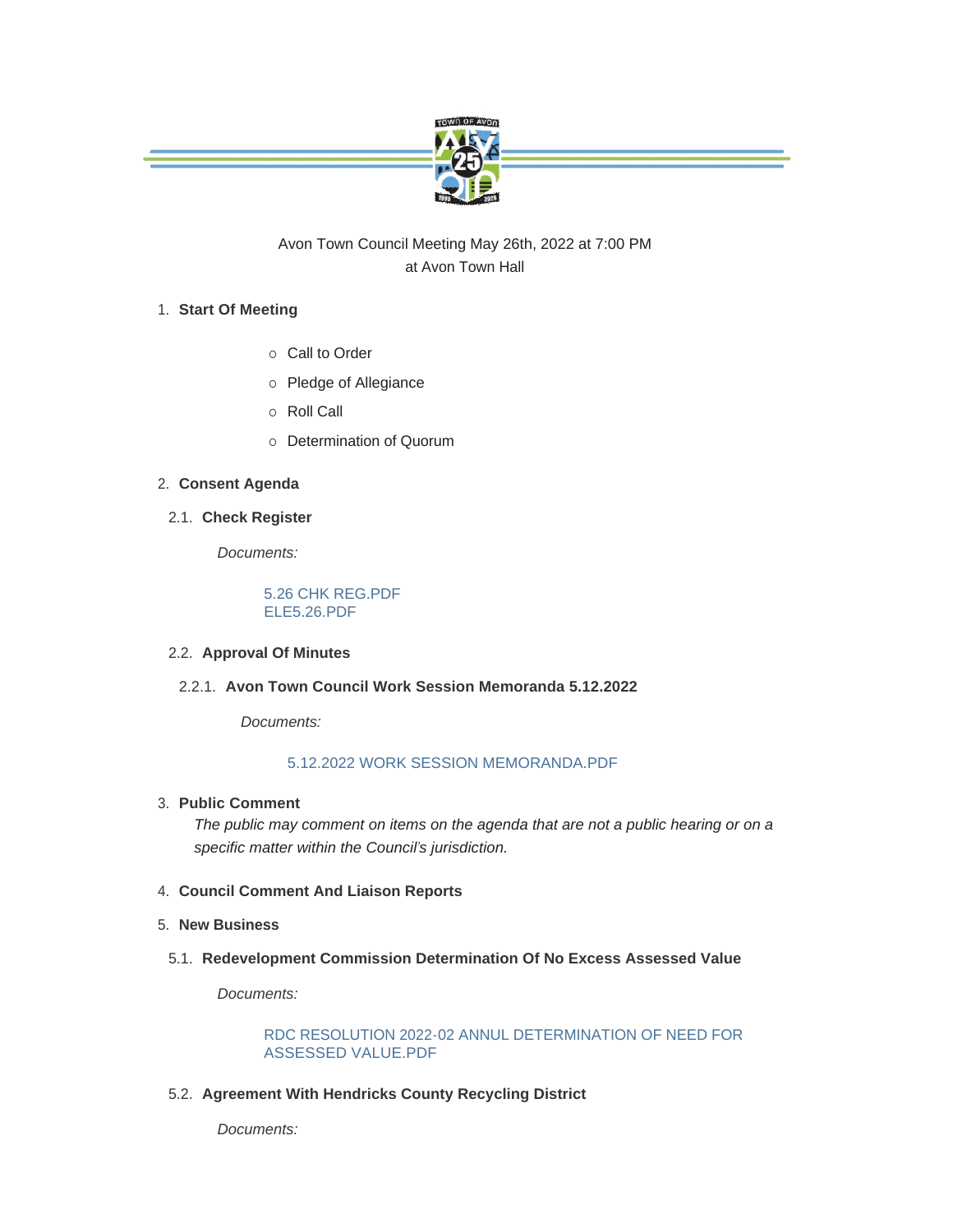#### **Resolution** 6.

**Resolution 2022-5 Equipment For Retiring Officer** 6.1.

*Documents:*

[RESOLUTION 2022-05 JENNIFER BRAHAUM EQUIPMENT.PDF](https://www.avongov.org/AgendaCenter/ViewFile/Item/544?fileID=422)

**Resolution 2022-06: Declaring An Economic Revitalization Area - Rise Avon, LLC** 6.2.

*Documents:*

[RESOLUTION 2022-06 RISE ERA DESIGNATION.PDF](https://www.avongov.org/AgendaCenter/ViewFile/Item/545?fileID=402) [EXHIBIT A.PDF](https://www.avongov.org/AgendaCenter/ViewFile/Item/545?fileID=403) [EXHIBIT B.PDF](https://www.avongov.org/AgendaCenter/ViewFile/Item/545?fileID=426) [EXHIBIT C.PDF](https://www.avongov.org/AgendaCenter/ViewFile/Item/545?fileID=405) [01 APPLICATION FOR TAX INCENTIVES.PDF](https://www.avongov.org/AgendaCenter/ViewFile/Item/545?fileID=406) [05 TYPICAL TENANT MIX.PDF](https://www.avongov.org/AgendaCenter/ViewFile/Item/545?fileID=407) [06 PARCEL NUMBERS.PDF](https://www.avongov.org/AgendaCenter/ViewFile/Item/545?fileID=408) [07 RISE AVON, IN EMPLOYEES PER BUILDING.PDF](https://www.avongov.org/AgendaCenter/ViewFile/Item/545?fileID=409)

**Resolution 2022-07: Declaring An Economic Revitalization Area - Distribution**  6.3. **Realty Group, LLC**

*Documents:*

[RESOLUTION 2022-07 DRG ERA DESIGNATION.PDF](https://www.avongov.org/AgendaCenter/ViewFile/Item/547?fileID=412) [EXHIBIT A.PDF](https://www.avongov.org/AgendaCenter/ViewFile/Item/547?fileID=413) [EXHIBIT B.PDF](https://www.avongov.org/AgendaCenter/ViewFile/Item/547?fileID=414) [SIGNED DRG - AVON\\_TAX ABATEMENT APPLICATION 2022.PDF](https://www.avongov.org/AgendaCenter/ViewFile/Item/547?fileID=415)

#### **Ordinance** 7.

**Final Reading Ordinance 2022-14: Reestablishing The Recreation Impact Fee** 7.1.

*Documents:*

[2022-14 ORDINANCE REESTABLISHING IMPACT FEE.PDF](https://www.avongov.org/AgendaCenter/ViewFile/Item/548?fileID=419) [AVON RIF-FINAL 2022 DOC.PDF](https://www.avongov.org/AgendaCenter/ViewFile/Item/548?fileID=420)

#### **Legal Counsel Report** 8.

**Public Comment** 9.

*The public may comment on items on the agenda that are not a public hearing or on a specific matter within the Council's jurisdiction.*

- **Council Comment** 10.
- **Council Calendar** 11.
- **Adjournment** 12.

Anyone who requires an auxiliary aid or service for effective communication, or a modification of policies or procedures to participate in a program, service, or activity of Town of Avon, should contact the Town Administrative Offices as soon as possible but no later than 48 hours before the scheduled event.